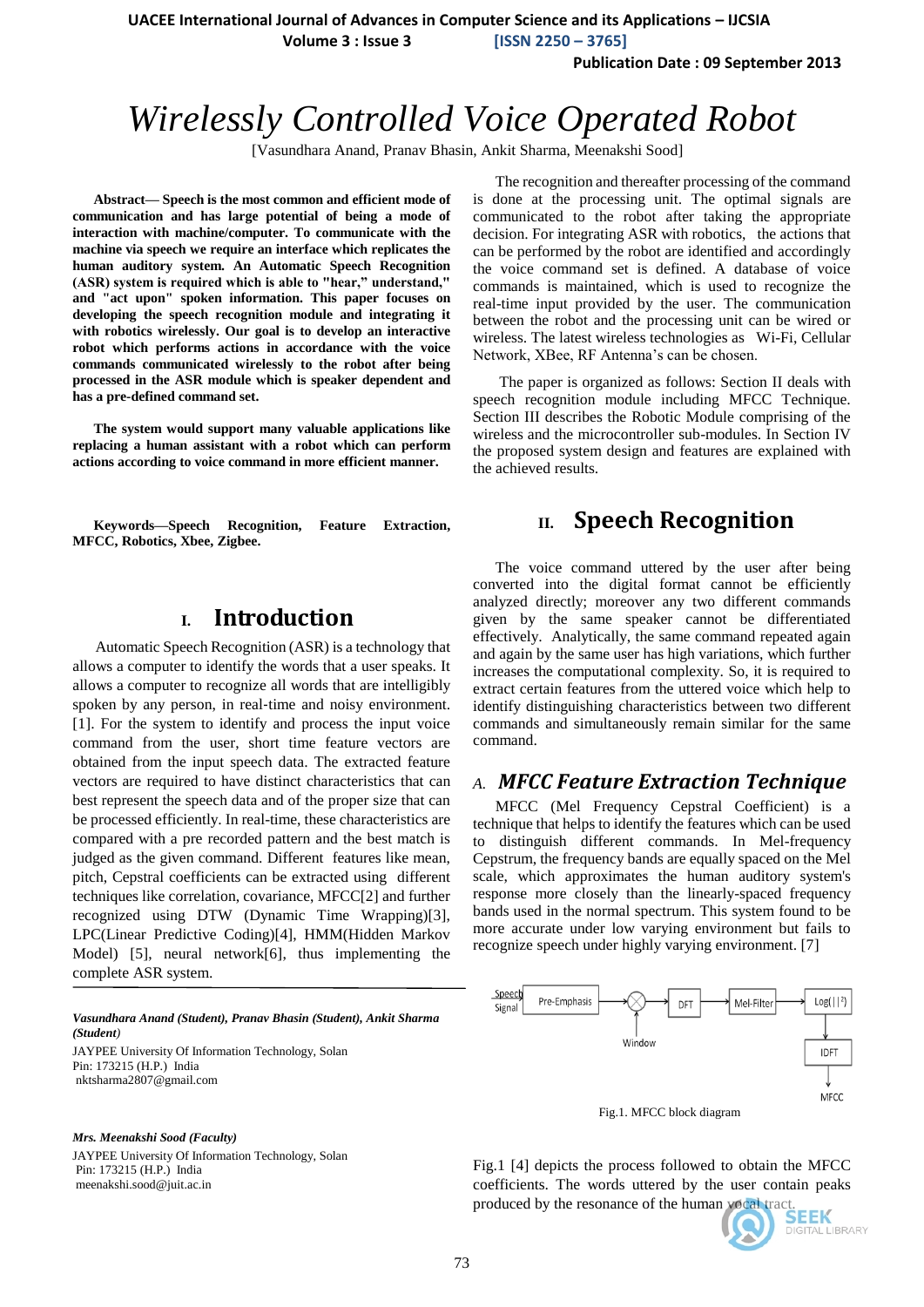## **UACEE International Journal of Advances in Computer Science and its Applications – IJCSIA**

 **Volume 3 : Issue 3 [ISSN 2250 – 3765]**

**Publication Date : 09 September 2013**

 The frequencies at which these peaks are produced are referred to as formants. The High frequency formants although possessing relevant information have smaller amplitude with respect to low frequency formants .A Pre-Emphasis of high frequencies is therefore required to obtain similar amplitude for all formants. Such processing is usually obtained by filtering the speech signal with a first order filter.

The voice signal thus achieved, is highly varying signal, so the traditional methods for spectral evaluation are not reliable in its processing. For voice, the statistical characteristics are less variant within the short time interval, during which a short time analysis can be performed by "windowing" a signal  $x'(n)$  into a succession of windowed sequences  $x_t(n)$  t = 1,2,... ,T, called frames, which are individually processed.

The frames are passed through the chosen window, and the obtained signal is analyzed in Frequency Domain using Fast Fourier Transform algorithm (FFT) algorithm. The phase information of the DFT samples of each frame is discarded while estimating the characteristics of the vocal tract. This is consistent with the fact that phase does not carry useful information. Perceptual experiments have proven that the perception of the signal reconstructed with the random phases is almost indistinguishable from the original, if the phase continuity between successive frames is preserved [7]. The spectral analysis reveals that speech signal features are mainly due to the shape of the vocal tract.

The signal obtained is passed through the Mel Frequency Cepstrum Computation Filter which uses the frequency response of the non-uniformly spaced triangular bandpass filters that plays the role of smoothing the spectrum, performing a processing that is similar to that executed by the human ear. The filters which are linearly spaced on the Mel scale, when converted into frequency domain results in uniformly spaced filters before 1 kHz and logarithmically spaced after 1 kHz as depicted in the Fig. 2 [8].

After passing the signal through the filter the logarithm of the square magnitude of the coefficients is calculated. The magnitude discards the useless phase information while a logarithm performs a dynamic compression, making feature extraction less sensitive to dynamic variations.



Fig.2. Original frequency to Mel-frequency conversion plot [8].

Finally, the inverse DFT of the logarithm of the filter bank output is calculated to achieve the Mel frequency Cepstrum coefficients (MFCC). These coefficients are features that are used for comparison between different voice commands.

## **III. Robotic Module**

#### *A.Wireless Module Using XBee*

To develop wireless end-point connectivity to embedded devices, RF technology based Xbee can be used. XBee works in 2.4GHz ISM band [9] and can be directly connected to the serial port (at 3.3V level) of the microcontroller. It works on the Zigbee protocol which is based on the IEEE 802.15.4 networking protocol providing fast point to point, point-to-multipoint or peer-to-peer networking. This module supports data rates of up to 115kbps. XBee can be used in transparent mode, where the modules act as a serial line replacement.

## *B.Robot Using ATMega16 (L) Microcontroller*

ATMega16 (L) microcontroller is used to control the task performed by the robot. To enable to communicate and send instructions to the microcontroller, USART (Universal synchronous and Asynchronous serial receiver and Transmitter), a serial communication device is inbuilt in ATMega 16(L) series [10]. The USART has to be initialized before starting communication

The robot DC motors are interfaced with the microcontroller using a H-bridge IC, L293D. It converts the input logic to power supply. By configuring the microcontroller, we can control the logic input to motor driver IC, which controls the directions and speed of the DC motors.

## **IV. Proposed System Design**

To integrate the speech recognition with robotics we define an outline of the system that can be used as a generic approach. The speech recognition module is available on the base station, which receives and interprets voice command .The robot performs the action in accordance with the given instructions, transmitted wirelessly by the processing base station. We have used four motors for movement of the robot. The complete system broadly has two modules--The Speech recognition Module and the Robotic Module.



## *A.Speech Recognition Module*

The first order filter has been used that has pre-emphasis parameter  $a^2=0.95$ , which gives rise to more than 20 dB amplification of the high frequency spectrum. The Fig.4 shows the plot for "forward" command before pre-emphasis and after the pre-emphasis in time domain. **SEEK DIGITAL LIBRARY**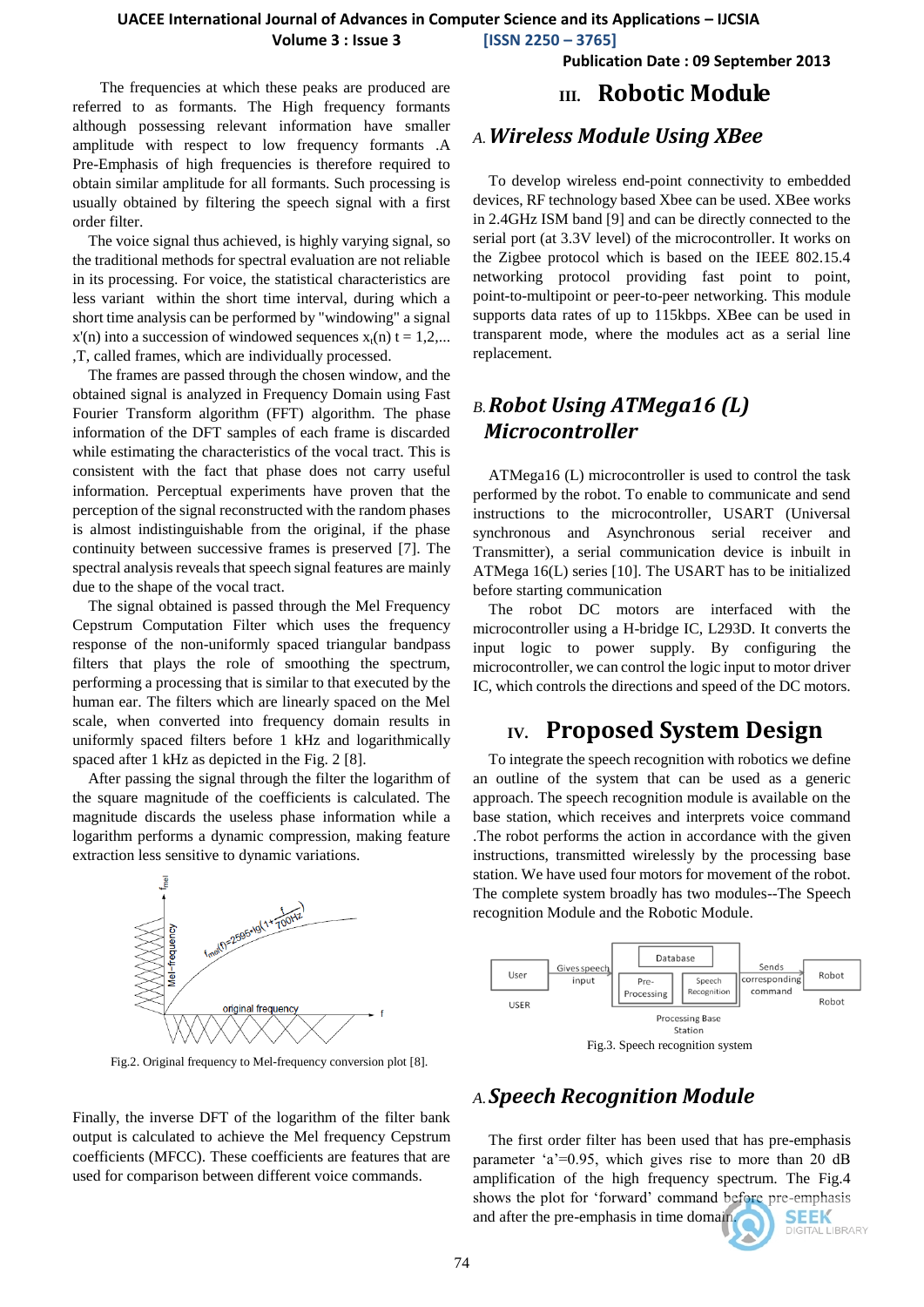#### **UACEE International Journal of Advances in Computer Science and its Applications – IJCSIA Volume 3 : Issue 3 [ISSN 2250 – 3765]**

The speech signal is divided into frames of size 256 samples and overlapping of 101 samples is done between two consecutive frames. These frames are then passed through the Hamming window of length 256. For frequency analysis 256 point FFT is calculated as shown in Fig.5 for "forward" command. To calculate Cepstral coefficients, 22 triangular filters placed linearly on the Mel-scale are implemented and mapped on to the frequency scale using the relation:

$$
f = 700(e^{m/1127} - 1)
$$
 (1)

Where m=the frequency in Mel-Scale.

Fig.6 shows Mel filters where each filter is linearly spaced below 1kHz and non linearly spaced above 1khz.

The logarithm of the signal is taken after passing through the filters. The Direct Cosine Transform (DCT) is then taken to achieve the MFCC for the commands [5]. The MFCC achieved for "Forward" and "Stop" command are shown in the Fig.7 and Fig.8 respectively.



Fig.4. (a) Raw Signal (b) Pre-Emphasized Signal



Fig.5. Power spectrum





Fig.7. MFCC coefficients of "Forward" command



Fig.8. MFCC coefficients of 'Stop' command

When a real-time input is given to the system, the system identifies the command. MFCC coefficients of the real-time input are compared with the MFCC"s of the commands stored in the database. This is done by taking the difference of individual MFCC"s of real-time commands with database and recording the maximum difference with each command. The command with minimum difference is identified as the command uttered.

With the proposed system we have used two commands uttered by one user and were able to achieve 80% accuracy through this.